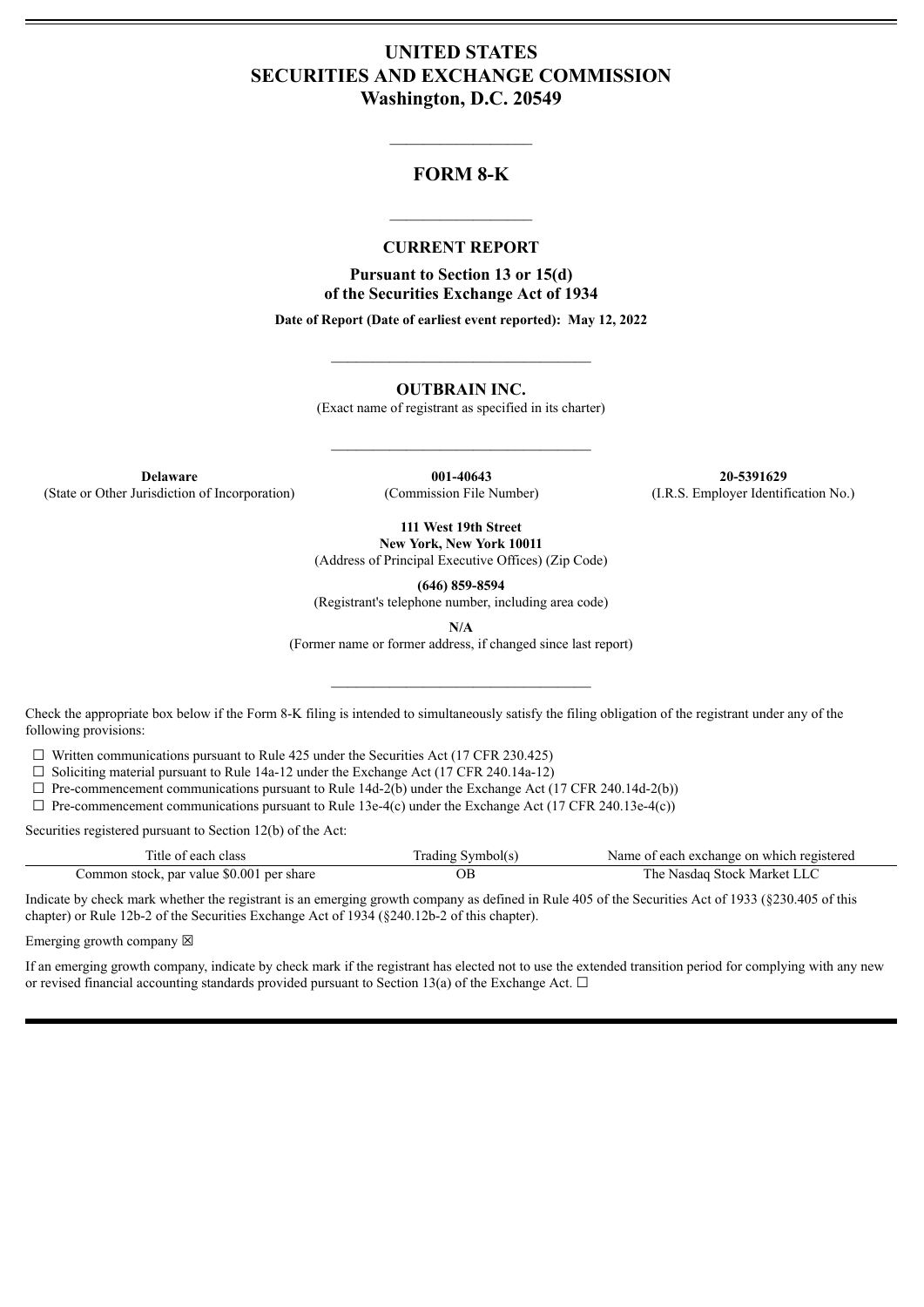#### **Item 2.02. Results of Operations and Financial Condition.**

On May 12, 2022, Outbrain Inc. (the "Company") issued a press release announcing its financial results for the quarter ended March 31, 2022. The press release is furnished as Exhibit 99.1 to this Current Report on Form 8-K.

Information furnished with Item 2.02, including Exhibit 99.1, shall not be deemed "filed" for purposes of Section 18 of the Securities Exchange Act of 1934, as amended (the "Exchange Act"), or otherwise subject to the liabilities of that section, nor shall it be deemed incorporated by reference into any other filing under the Securities Act of 1933, as amended, or the Exchange Act, except as expressly set forth by specific reference in such a filing.

In the press release, the Company references non-GAAP financial measures. A reconciliation of these non-GAAP financial measures to the most directly comparable GAAP financial measures is included in the press release filed as an exhibit hereto.

#### **Item 9.01. Financial Statements and Exhibits.**

(d) Exhibits.

| Exhibit No. | <b>Description</b> |
|-------------|--------------------|
|             |                    |

| <u>99.1</u> | Press Release, dated May 12, 2022.                                          |
|-------------|-----------------------------------------------------------------------------|
| 104         | Cover Page Interactive Data File (embedded within the Inline XBRL document) |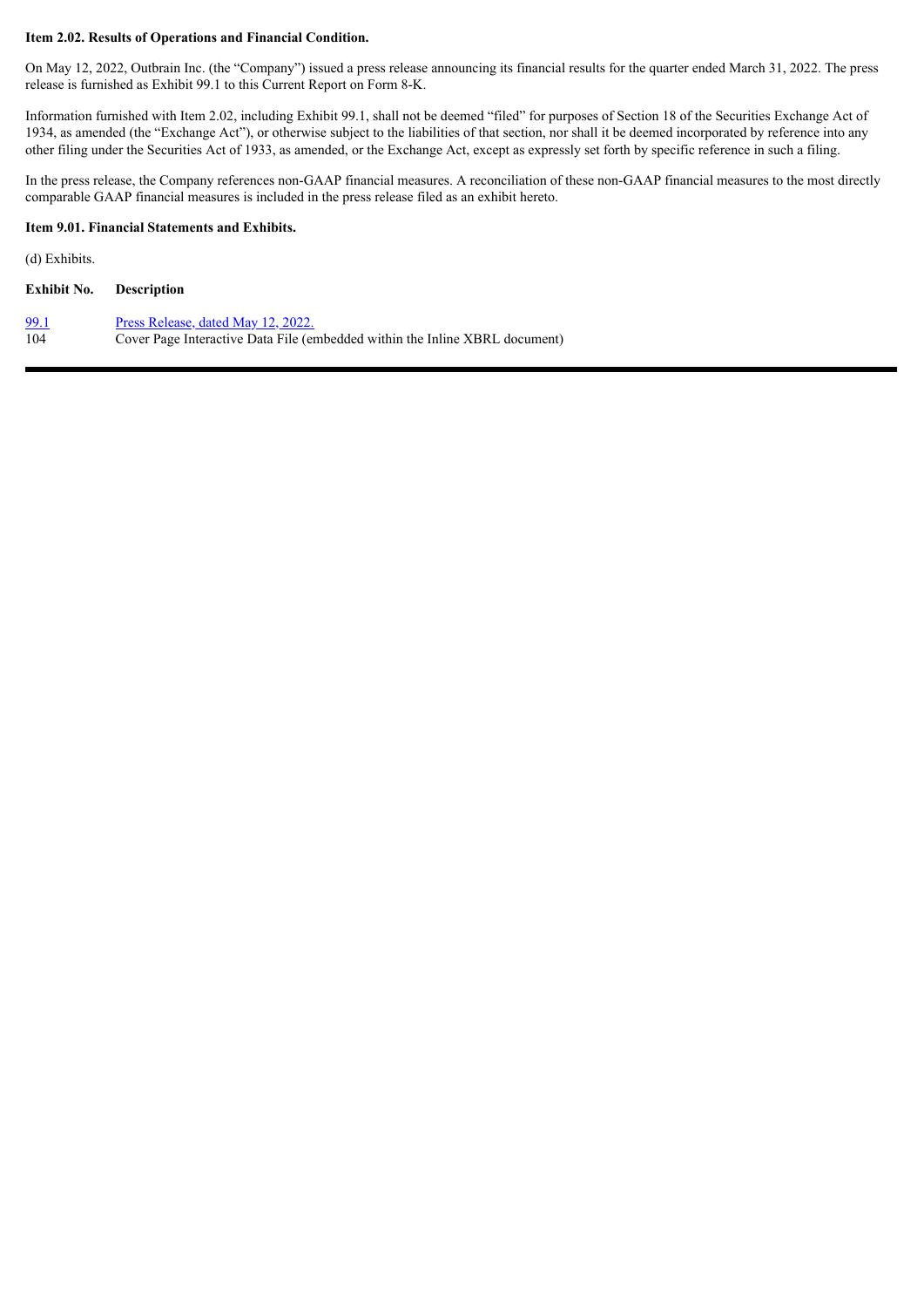#### **SIGNATURE**

Pursuant to the requirements of the Securities Exchange Act of 1934, the registrant has duly caused this report to be signed on its behalf by the undersigned hereunto duly authorized.

#### **Outbrain Inc.**

Date: May 12, 2022 By: /s/ David Kostman David Kostman Co-Chief Executive Officer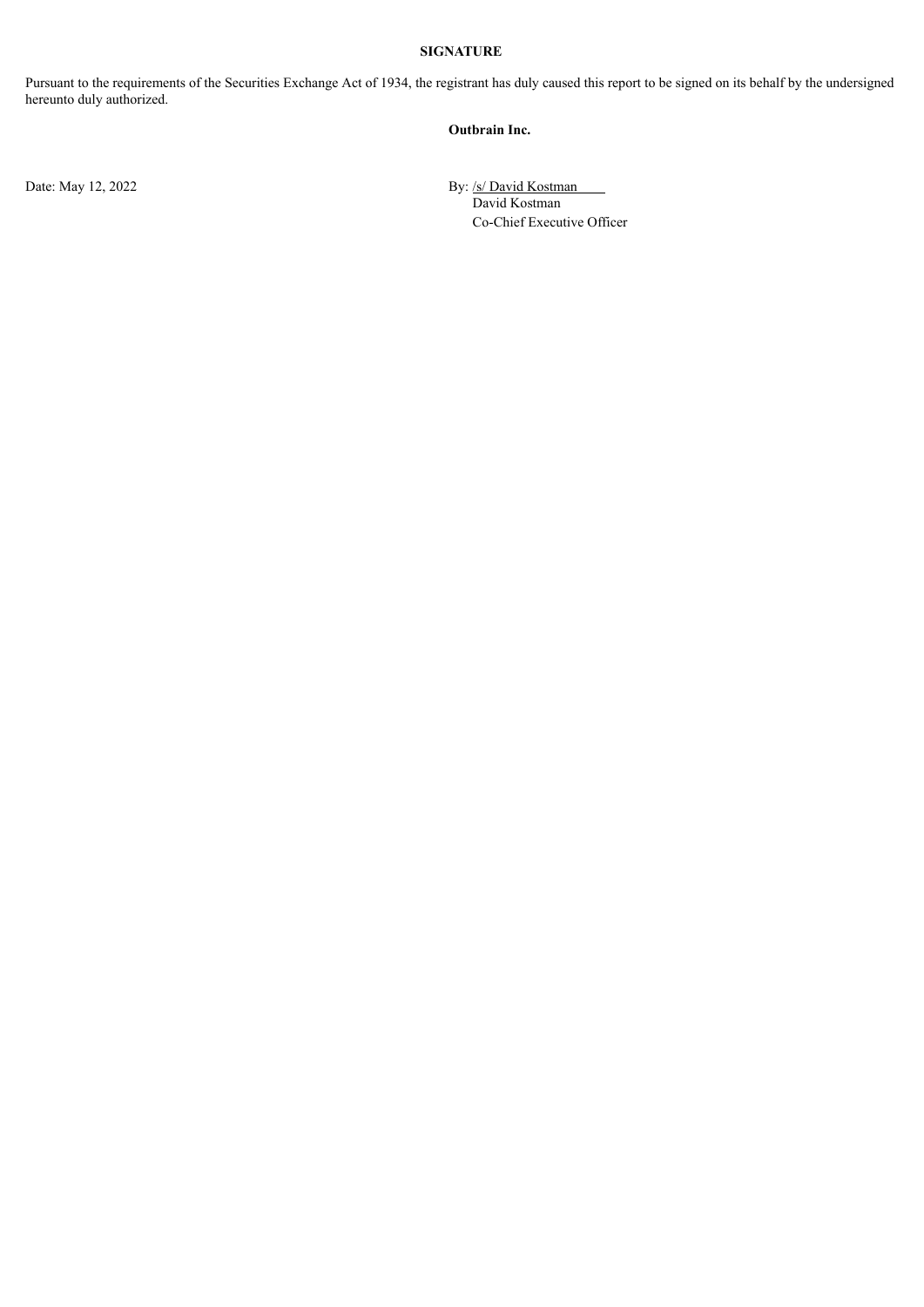# **Outbrain Announces First Quarter 2022 Results**

<span id="page-3-0"></span>NEW YORK, May 12, 2022 (GLOBE NEWSWIRE) -- Outbrain Inc. (Nasdaq: OB), a leading recommendation platform for the open web, announced today financial results for the quarter ended March 31, 2022.

"We met our Ex TAC gross profit guidance and exceeded our profitability guidance for the first quarter," said David Kostman, Outbrain's Co-CEO. "We are lowering our full year 2022 guidance and increasing the size of our range to reflect the demand softness we see, particularly in Europe, and general economic uncertainty. We believe that our strong momentum of publisher partner wins and market share gains in Q1, in addition to our investments in technology and product will position us well for the future. We have a strong balance sheet and are committed to balancing growth and profitability."

"We remain focused on product innovation, quality, and building trust and transparency with our partners," added Yaron Galai, Outbrain's Co-Founder and Co-CEO. "As you will hear on our conference call, I am very excited to announce the next step in our evolution with the launch of Keystone™, our total business optimization platform for media owners."

## **First Quarter 2022 Key Financial Metrics:**

| $(in$ millions USD, % Change approximate)           | <b>Three Months Ended March 31,</b> |         |          |  |
|-----------------------------------------------------|-------------------------------------|---------|----------|--|
|                                                     | 2022                                | 2021    | % Change |  |
| Revenue                                             | \$254.2                             | \$228.0 | $11\%$   |  |
| Gross profit                                        | 53.9                                | 53.5    | $1\%$    |  |
| Net (loss) income                                   | (1.9)                               | 10.7    | NM       |  |
| Diluted EPS                                         | (0.03)                              | 0.21    | NM       |  |
| Net cash (used in) provided by operating activities | (2.6)                               | 5.4     | NM       |  |
| Non-GAAP Financial Data*                            |                                     |         |          |  |
| Ex-TAC gross profit                                 | 63.5                                | 60.4    | 5%       |  |
| Adjusted EBITDA                                     | 11.6                                | 20.6    | (43)%    |  |
| Adjusted net (loss) income                          | (0.1)                               | 10.5    | NM       |  |
| Adjusted diluted EPS                                | 0.00                                | 0.20    | NM       |  |
| Free cash flow                                      | (8.9)                               | 2.6     | NM       |  |

\* See non-GAAP reconciliations below

### **First Quarter 2022 Highlights:**

- Revenue increased 11% year over year to \$254.2 million, compared to \$228.0 million. Revenue increased 14% on a constant currency basis, reflecting net unfavorable foreign currency effects of approximately \$5.7 million. The increase was driven by approximately \$26 million, or 11% of growth from new media partners<sup>1</sup>.
- Gross profit of \$53.9 million compared to \$53.5 million.
- Ex-TAC gross profit increased 5% year over year to \$63.5 million, compared to \$60.4 million. Ex-TAC gross profit increased 8% on a constant currency basis, reflecting net unfavorable foreign currency effects of approximately \$1.6 million.
- Net loss of \$1.9 million compared to net income of \$10.7 million in the prior year.
- Adjusted EBITDA of \$11.6 million compared to \$20.6 million in the prior year. Operating expenses increased as we continue to invest in growth and the incremental costs of operating as a public company. This was partially offset by the increase in Ex-TAC gross profit. Adjusted EBITDA included net unfavorable foreign currency effects of approximately \$1.6 million.
- Use of cash from operating activities was \$2.6 million in the period and free cash flow was a use of \$8.9 million. The use of cash in the period was primarily driven by lower net income as well as increased capital expenditures; cash and cash equivalents were \$410.9 million as of March 31, 2022.
- In January 2022 we completed the acquisition of video intelligence AG ("vi"), a Swiss-based Company, with a contextual video technology platform for digital and Connected TV (CTV) media owners, for an aggregate purchase price of approximately \$55 million, with \$37.5 million paid in the first quarter of 2022 and the substantial majority of the remaining cash balance to be paid in the third quarter of 2022.

### **2022 Full Year and Second Quarter Guidance**

The following forward-looking statements reflect our expectations. For the full year ended December 31, 2022, we expect:

Ex-TAC gross profit of \$270 million to \$290 million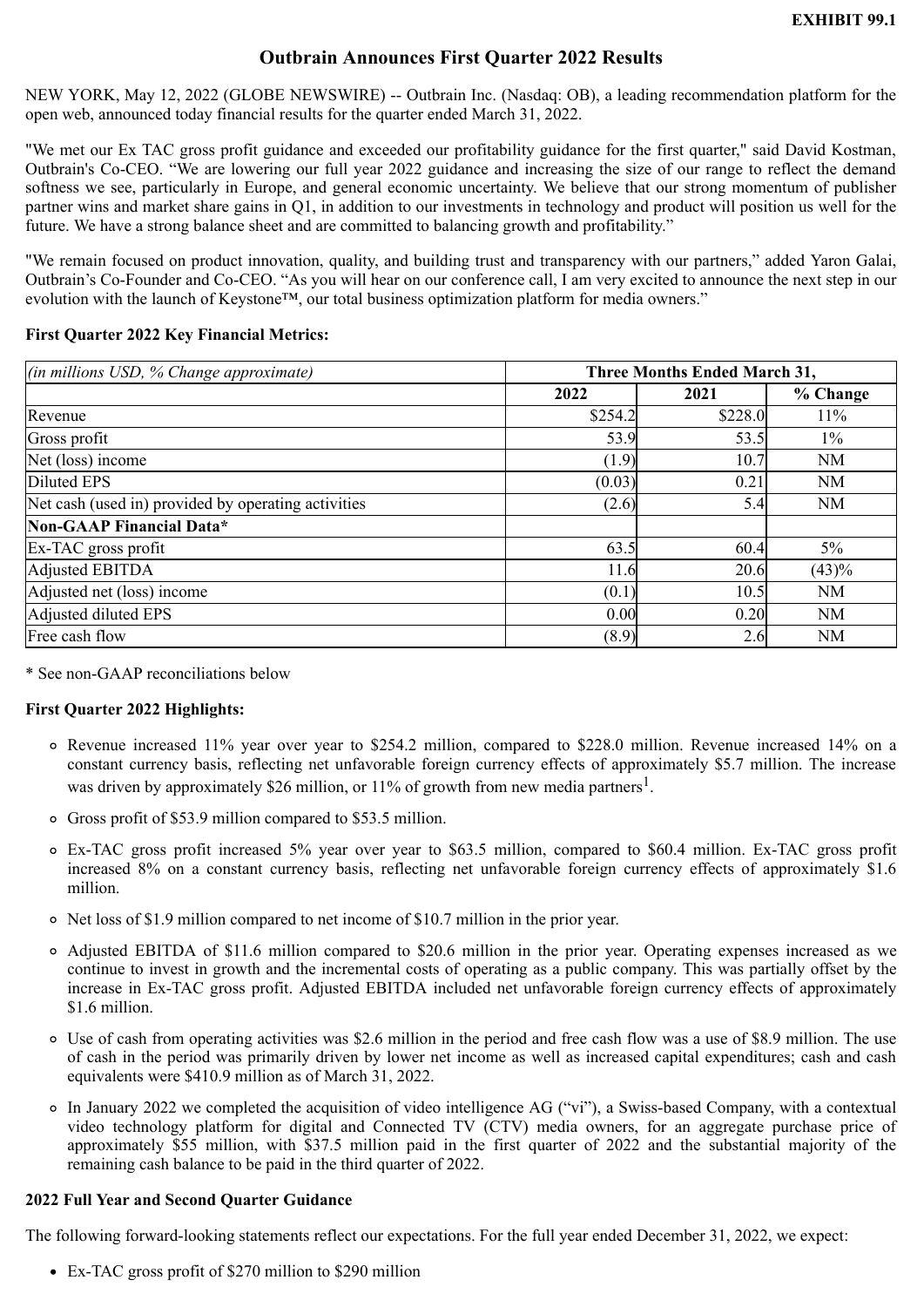• Adjusted EBITDA of \$50 million to \$60 million

For the second quarter ending June 30, 2022, we expect:

- Ex-TAC gross profit of \$59 million to \$62 million
- Adjusted EBITDA of \$4 million to \$6 million

\_\_\_\_\_\_\_\_\_\_\_\_\_\_\_\_\_\_\_\_\_\_\_\_\_\_\_\_\_\_\_\_\_\_\_\_\_\_\_\_\_\_\_\_\_\_\_

The above measures are forward-looking non-GAAP financial measures for which a reconciliation to the most directly comparable GAAP financial measure is not available without unreasonable efforts. See "Non-GAAP Financial Measures" below. In addition, our guidance is subject to risks and uncertainties, as outlined below in this release.

<sup>1</sup> New media partners are defined as those relationships in which revenue was not generated in the prior year period, except for limited instances where residual revenue was generated on a media partner's properties. In such instances, the residual revenue would be excluded from net revenue retention.

## **Conference Call and Webcast Information**

Outbrain will host an investor conference call this morning, Thursday, May 12<sup>th</sup> at 8:30 am ET. Interested parties are invited to listen to the conference call which can be accessed live by phone by dialing 1-877-407-9208 or for international callers, 1-201-493-6784. A replay will be available two hours after the call and can be accessed by dialing 1-844-512-2921, or for international callers, 1-412-317-6671. The passcode for the live call and the replay is 13729199. The replay will be available until May 26, 2022. Interested investors and other parties may also listen to a simultaneous webcast of the conference call by logging onto the Investors Relations section of the Company's website at https://investors.outbrain.com. The online replay will be available for a limited time shortly following the call.

## **Non-GAAP Financial Measures**

In addition to GAAP performance measures, we use the following supplemental non-GAAP financial measures to evaluate our business, measure our performance, identify trends and allocate our resources: Ex-TAC gross profit, Adjusted EBITDA, free cash flow, adjusted net income and adjusted diluted EPS. These non-GAAP financial measures are defined and reconciled to the corresponding GAAP measures. These non-GAAP financial measures are subject to significant limitations, including those we identify below. In addition, other companies in our industry may define these measures differently, which may reduce their usefulness as comparative measures. As a result, this information, should be considered as supplemental in nature and is not meant as a substitute for revenue, gross profit, net income, diluted EPS or cash flows from operating activities presented in accordance with U.S. GAAP.

Because we are a global company, the comparability of our operating results is affected by foreign exchange fluctuations. We calculate constant currency measures and foreign currency impacts by translating the current year's reported amounts into comparable amounts using prior year's exchange rates. All constant currency financial information being presented is non-GAAP and should be used as a supplement to our reported operating results. We believe that this information is helpful to our management and investors to assess our operating performance on a comparable basis. However, these measures are not intended to replace amounts presented in accordance with GAAP and may be different from similar measures calculated by other companies.

The Company is also providing second quarter and full year 2022 guidance on a non-GAAP basis. These forward-looking non-GAAP financial measures are calculated based on internal forecasts that omit certain amounts that would be included in GAAP financial measures. The Company has not provided quantitative reconciliations of these forward-looking non-GAAP financial measures to the most directly comparable GAAP financial measures because it is unable, without unreasonable effort, to predict with reasonable certainty the occurrence or amount of all excluded items that may arise during the forward-looking period, which can be dependent on future events that may not be reliably predicted. Such excluded items could be material to the reported results individually or in the aggregate.

## *Ex-TAC Gross Profit*

Ex-TAC gross profit is a non-GAAP financial measure. Gross profit is the most comparable GAAP measure. In calculating Ex-TAC gross profit, we add back other cost of revenue to gross profit. Ex-TAC gross profit may fluctuate in the future due to various factors, including, but not limited to, seasonality and changes in the number of media partners and advertisers, advertiser demand or user engagements.

We present Ex-TAC gross profit, as well as Adjusted EBITDA as a percentage of Ex-TAC gross profit, because they are key profitability measures used by our management and board of directors to understand and evaluate our operating performance and trends, develop short-and long-term operational plans and make strategic decisions regarding the allocation of capital. Accordingly, we believe that these measures provide information to investors and the market in understanding and evaluating our operating results in the same manner as our management and board of directors. There are limitations on the use of Ex-TAC gross profit in that traffic acquisition cost is a significant component of our total cost of revenue but not the only component and, by definition, Ex-TAC gross profit presented for any period will be higher than gross profit for that period. A potential limitation of this non-GAAP financial measure is that other companies, including companies in our industry, which have a similar business,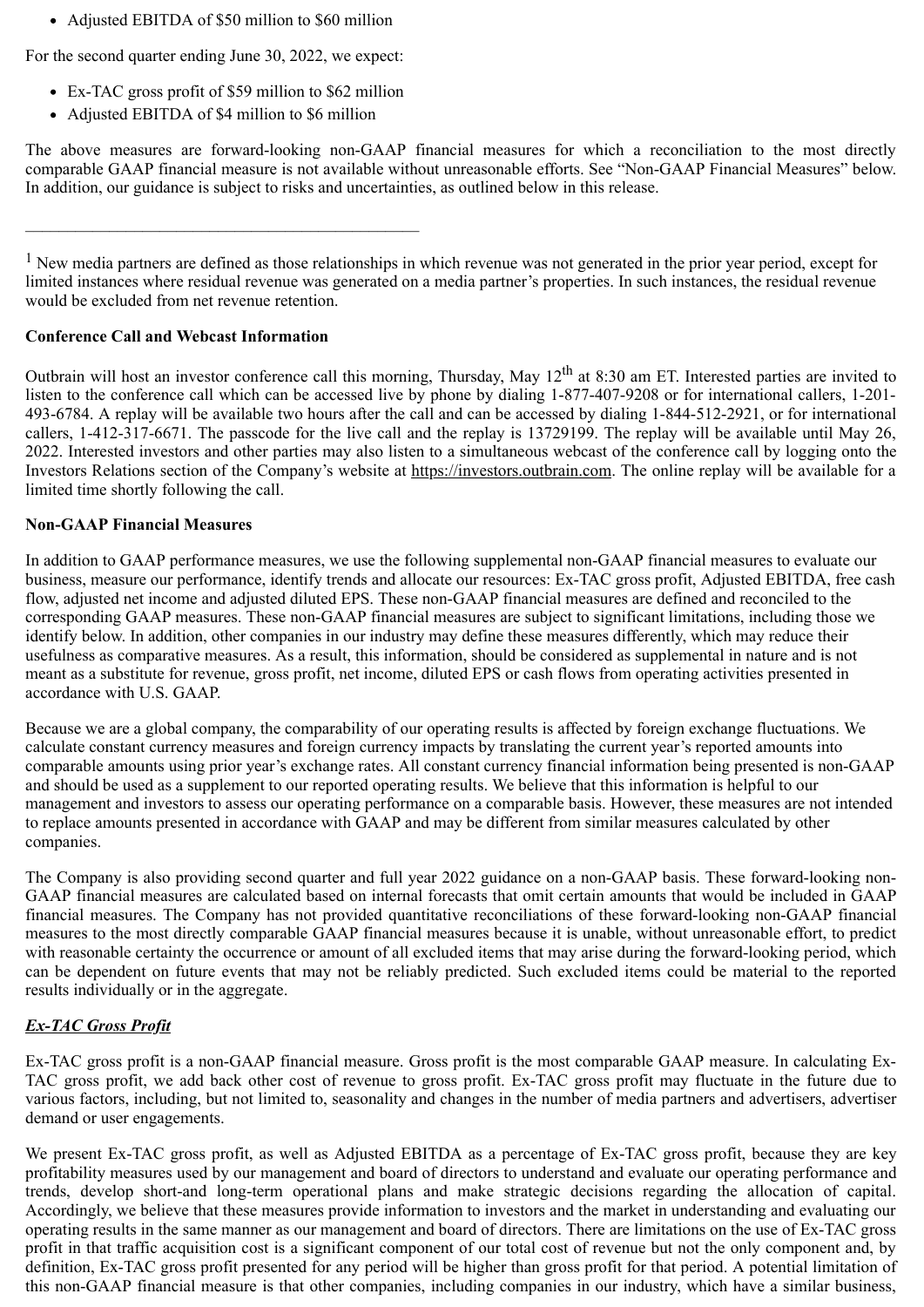may define ex-TAC gross profit differently, which may make comparisons difficult. As a result, this information, should be considered as supplemental in nature and is not meant as a substitute for revenue or gross profit presented in accordance with U.S. GAAP.

# *Adjusted EBITDA*

We define Adjusted EBITDA as net income (loss) before charges related to exchange of senior notes upon IPO; interest expense; interest income and other income (expense), net; provision for income taxes; depreciation and amortization; stock-based compensation, and other income or expenses that we do not consider indicative of our core operating performance, including but not limited to, merger and acquisition costs, certain IPO and public company implementation related costs, regulatory matter costs and a prior year tax contingency. We present Adjusted EBITDA as a supplemental performance measure because it is a key profitability measure used by our management and board of directors to understand and evaluate our operating performance and trends, develop short-and long-term operational plans and make strategic decisions regarding the allocation of capital, and we believe it facilitates operating performance comparisons from period to period.

We believe that Adjusted EBITDA provides useful information to investors and others in understanding and evaluating our operating results in the same manner as our management and board of directors. However, our calculation of Adjusted EBITDA is not necessarily comparable to non-GAAP information of other companies. Adjusted EBITDA should be considered as a supplemental measure and should not be considered in isolation or as a substitute for any measures of our financial performance that are calculated and reported in accordance with GAAP.

## *Adjusted Net Income and Adjusted Diluted EPS*

Adjusted net income (loss) is a non-GAAP financial measure, which is defined as net income (loss) excluding items that we do not consider indicative of our core operating performance, including but not limited to, charges related to the exchange of senior notes upon IPO, the cumulative incremental stock-based compensation expense impact for awards with an IPO performance condition, merger and acquisition costs, certain IPO related costs, deferred tax asset valuation allowance release, regulatory matter costs and a prior year tax contingency. Adjusted net income (loss), as defined above, is also presented on a per diluted share basis. We present adjusted net income (loss) and adjusted diluted EPS as supplemental performance measures because we believe they facilitate performance comparisons from period to period. However, adjusted net income (loss) or adjusted diluted EPS should not be considered in isolation or as a substitute for net income (loss) or diluted earnings per share reported in accordance with GAAP.

## *Free Cash Flow*

Free cash flow is defined as cash flow from operating activities less capital expenditures and capitalized software development costs. Free cash flow is a supplementary measure used by our management and board of directors to evaluate our ability to generate cash and we believe it allows for a more complete analysis of our available cash flows. Free cash flow should be considered as a supplemental measure and should not be considered in isolation or as a substitute for any measures of our financial performance that are calculated and reported in accordance with GAAP.

### **Forward-Looking Statements**

This press release contains forward-looking statements within the meaning of the federal securities laws, which statements involve substantial risks and uncertainties. Forward-looking statements generally relate to possible or assumed future results of our business, financial condition, results of operations, liquidity, plans and objectives. You can generally identify forward-looking statements because they contain words such as "may," "will," "should," "expects," "plans," "anticipates," "could," "intends," "guidance," "outlook," "target," "projects," "contemplates," "believes," "estimates," "predicts," "potential" or "continue" or the negative of these terms or other similar expressions that concern our expectations, strategy, plans or intentions. We have based these forward-looking statements largely on our current expectations and projections regarding future events and trends that we believe may affect our business, financial condition and results of operations. The outcome of the events described in these forward-looking statements is subject to risks, uncertainties and other factors, including but not limited to: overall advertising demand and traffic generated by our media partners; factors that affect advertising demand and spending, such as unfavorable economic or business conditions or downturns, instability or volatility in financial markets, and other events or factors outside of our control, such as geopolitical concerns, including the conflict between Russia and Ukraine, supply chain issues, inflationary pressures, labor market volatility, and the pace of recovery or any resurgences of the COVID-19 pandemic; any failure of our recommendation engine to accurately predict user engagement, any deterioration in the quality of our recommendations or failure to present interesting content to users or other factors which may cause us to experience a decline in user engagement or loss of media partners; limits on our ability to collect, use and disclose data to deliver advertisements; the effects of the ongoing and evolving COVID-19 pandemic, including the resulting global economic uncertainty, and measures taken in response to the pandemic; our ability to continue to innovate, and adoption by our advertisers and media partners of our expanding solutions; our ability to meet demands on our infrastructure and resources due to future growth or otherwise; our ability to extend our reach into evolving digital media platforms; our ability to maintain and scale our technology platform; our ability to grow our business and manage growth effectively; the success of our sales and marketing investments, which may require significant investments and may involve long sales cycles; the risk that our research and development efforts may not meet the demands of a rapidly evolving technology market; the loss of one or more of our large media partners, and our ability to expand our advertiser and media partner relationships; our ability to compete effectively against current and future competitors; failures or loss of the hardware, software and infrastructure on which we rely, or security breaches; our ability to maintain our profitability despite quarterly fluctuations in our results, whether due to seasonality, large cyclical events, or other causes; political and regulatory risks in the various markets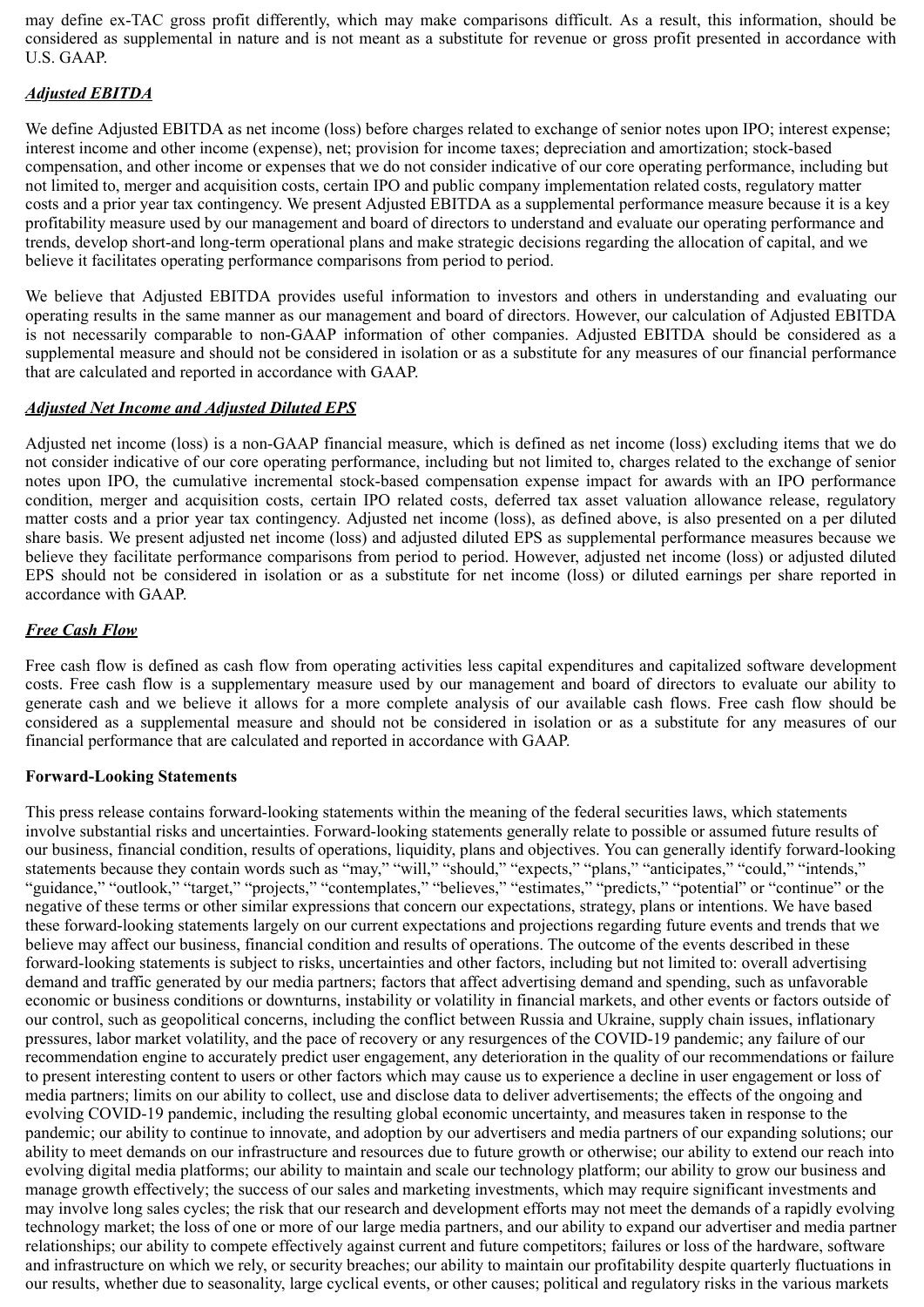in which we operate; the challenges of compliance with differing and changing regulatory requirements; and the risks described in the section entitled "Risk Factors" and elsewhere in our Annual Report on Form 10-K filed for the year ended December 31, 2021 and in subsequent reports we file with the SEC. Accordingly, you should not rely upon forward-looking statements as predictions of future events. We cannot assure you that the results, events and circumstances reflected in the forward-looking statements will be achieved or occur, and actual results, events or circumstances could differ materially from those projected in the forward-looking statements. We undertake no obligation to update any forward-looking statement to reflect events or circumstances after the date on which the statement is made or to reflect the occurrence of unanticipated events. We do not assume any obligation to update any forward-looking statements, whether as a result of new information, future events or otherwise, except as required by law.

## **About Outbrain**

Outbrain (Nasdaq: OB) is a leading recommendation platform for the open web. Our technology enables 10 billion daily recommendations to consumers across more than 7,000 online properties and connects advertisers to these audiences to grow their business. Founded in 2006, Outbrain is headquartered in New York with offices in 17 cities worldwide.

## **Media Contact**

press@outbrain.com

### **Investor Relations Contact**

IR@outbrain.com

(332) 205-8999

#### **OUTBRAIN INC. Condensed Consolidated Statements of Operations** *(In thousands)*

|                                                 | <b>Three Months Ended March 31,</b> |             |              |            |
|-------------------------------------------------|-------------------------------------|-------------|--------------|------------|
|                                                 | 2022                                |             |              | 2021       |
|                                                 |                                     | (Unaudited) |              |            |
| Revenue                                         | \$                                  | 254,216     | $\mathbb{S}$ | 228,024    |
| Cost of revenue:                                |                                     |             |              |            |
| Traffic acquisition costs                       |                                     | 190,696     |              | 167,613    |
| Other cost of revenue                           |                                     | 9,589       |              | 6,942      |
| Total cost of revenue                           |                                     | 200,285     |              | 174,555    |
| Gross profit                                    |                                     | 53,931      |              | 53,469     |
| Operating expenses:                             |                                     |             |              |            |
| Research and development                        |                                     | 10,428      |              | 8,428      |
| Sales and marketing                             |                                     | 27,395      |              | 19,868     |
| General and administrative                      |                                     | 16,034      |              | 10,393     |
| Total operating expenses                        |                                     | 53,857      |              | 38,689     |
| Income from operations                          |                                     | 74          |              | 14,780     |
| Other (expense) income, net:                    |                                     |             |              |            |
| Interest expense                                |                                     | (1, 871)    |              | (170)      |
| Interest income and other income (expense), net |                                     | (1,081)     |              | (2, 253)   |
| Total other expense, net                        |                                     | (2,952)     |              | (2, 423)   |
| (Loss) income before provision for income taxes |                                     | (2,878)     |              | 12,357     |
| (Benefit) provision for income taxes            |                                     | (988)       |              | 1,611      |
| Net (loss) income                               |                                     | (1,890)     | \$           | 10,746     |
| Weighted average shares outstanding:            |                                     |             |              |            |
| <b>Basic</b>                                    |                                     | 57,237,012  |              | 17,221,336 |
| Diluted                                         |                                     | 57,237,012  |              | 20,057,226 |
| Net (loss) income per common share:             |                                     |             |              |            |
| <b>Basic</b>                                    |                                     | (\$0.03)    |              | \$0.24     |
| Diluted                                         |                                     | (\$0.03)    |              | \$0.21     |
|                                                 |                                     |             |              |            |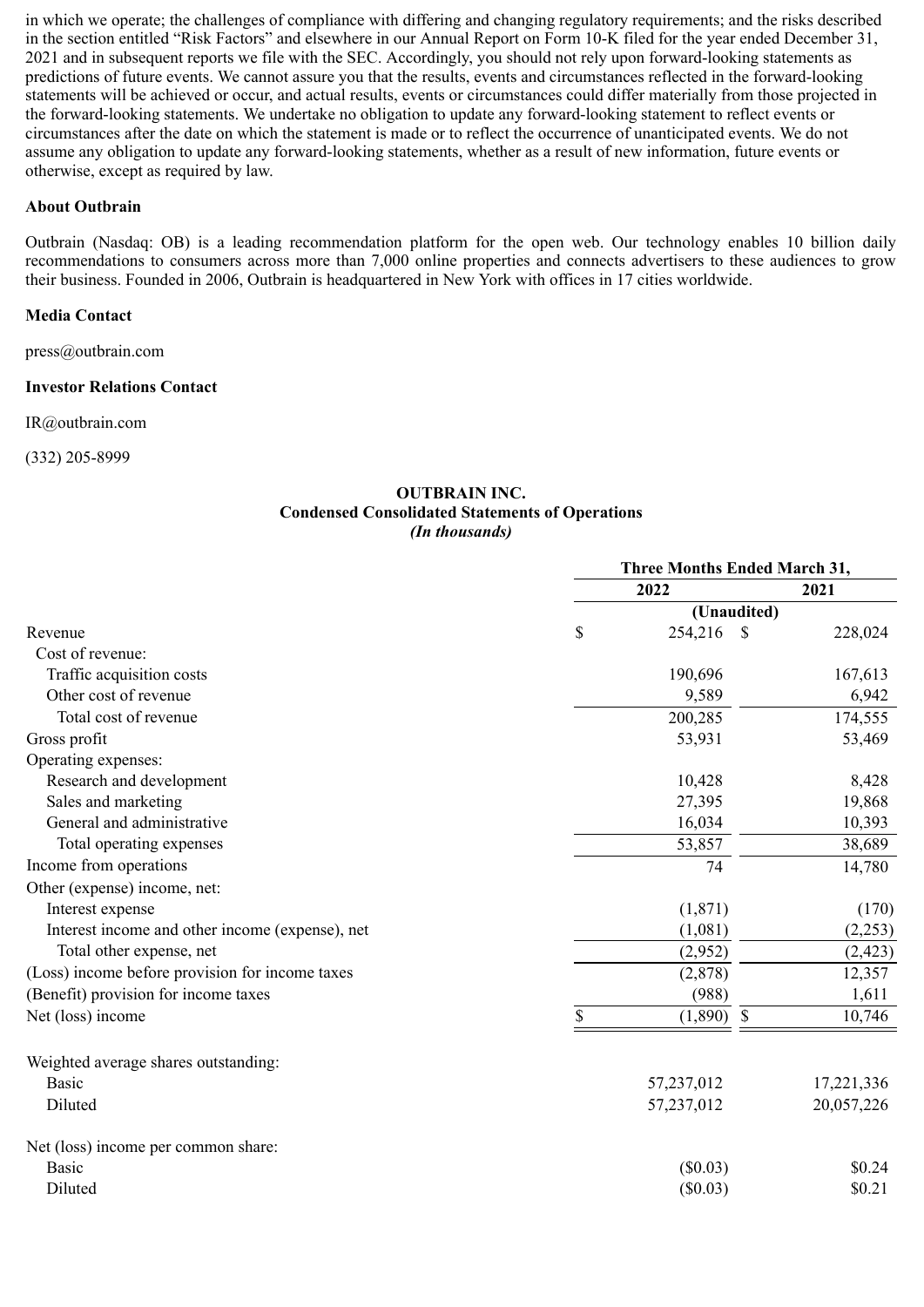## **OUTBRAIN INC. Condensed Consolidated Balance Sheets** *(In thousands, except for number of shares and par value)*

|                                                                                                                                                                                                                             | March 31,<br>2022 | December 31,<br>2021    |  |
|-----------------------------------------------------------------------------------------------------------------------------------------------------------------------------------------------------------------------------|-------------------|-------------------------|--|
|                                                                                                                                                                                                                             | (Unaudited)       |                         |  |
| <b>ASSETS</b>                                                                                                                                                                                                               |                   |                         |  |
| <b>CURRENT ASSETS:</b>                                                                                                                                                                                                      |                   |                         |  |
| Cash and cash equivalents                                                                                                                                                                                                   | \$<br>410,875     | 455,397<br>$\mathbb{S}$ |  |
| Accounts receivable, net of allowances                                                                                                                                                                                      | 179,264           | 192,814                 |  |
| Prepaid expenses and other current assets                                                                                                                                                                                   | 26,255            | 27,873                  |  |
| Total current assets                                                                                                                                                                                                        | 616,394           | 676,084                 |  |
| Property, equipment and capitalized software, net                                                                                                                                                                           | 29,597            | 28,008                  |  |
| Operating lease right of use assets, net                                                                                                                                                                                    | 14,302            |                         |  |
| Intangible assets, net                                                                                                                                                                                                      | 29,533            | 5,719                   |  |
| Goodwill                                                                                                                                                                                                                    | 63,063            | 32,881                  |  |
| Deferred tax assets                                                                                                                                                                                                         | 32,914            | 32,867                  |  |
| Other assets                                                                                                                                                                                                                | 18,461            | 20,331                  |  |
| <b>TOTAL ASSETS</b>                                                                                                                                                                                                         | \$<br>804,264     | $\mathbb{S}$<br>795,890 |  |
| <b>LIABILITIES, CONVERTIBLE PREFERRED STOCK AND</b><br><b>STOCKHOLDERS' EQUITY (DEFICIT)</b>                                                                                                                                |                   |                         |  |
| <b>CURRENT LIABILITIES:</b>                                                                                                                                                                                                 |                   |                         |  |
| Accounts payable                                                                                                                                                                                                            | \$<br>135,595     | $\mathbb{S}$<br>160,790 |  |
| Accrued compensation and benefits                                                                                                                                                                                           | 21,679            | 23,331                  |  |
| Accrued and other current liabilities                                                                                                                                                                                       | 113,320           | 99,590                  |  |
| Deferred revenue                                                                                                                                                                                                            | 6,348             | 4,784                   |  |
| Total current liabilities                                                                                                                                                                                                   | 276,942           | 288,495                 |  |
| Long-term debt                                                                                                                                                                                                              | 236,000           | 236,000                 |  |
| Operating lease liabilities, non-current                                                                                                                                                                                    | 10,857            |                         |  |
| Other liabilities                                                                                                                                                                                                           | 18,765            | 14,620                  |  |
| <b>TOTAL LIABILITIES</b>                                                                                                                                                                                                    | \$<br>542,564     | $\mathbb{S}$<br>539,115 |  |
| STOCKHOLDERS' EQUITY:                                                                                                                                                                                                       |                   |                         |  |
| Common stock, par value of $$0.001$ per share $- 1,000,000,000$ shares<br>authorized; 58,994,429 shares issued and 57,563,111 shares outstanding as of<br>March 31, 2022 and 58,015,075 shares issued and 56,701,394 shares |                   |                         |  |
| outstanding as of December 31, 2021                                                                                                                                                                                         | 59                | 58                      |  |
| Preferred stock, par value of \$0.001 per share - 100,000,000 shares authorized,<br>none issued and outstanding as of March 31, 2022 and December 31, 2021                                                                  |                   |                         |  |
| Additional paid-in capital                                                                                                                                                                                                  | 444,218           | 434,945                 |  |
| Treasury stock, at cost, 1,431,318 shares as of March 31, 2022 and 1,313,681<br>shares as of December 31, 2021                                                                                                              | (18,222)          | (16,504)                |  |
| Accumulated other comprehensive loss                                                                                                                                                                                        | (5,215)           | (4, 474)                |  |
| Accumulated deficit                                                                                                                                                                                                         | (159, 140)        | (157, 250)              |  |
| TOTAL STOCKHOLDERS' EQUITY                                                                                                                                                                                                  | 261,700           | 256,775                 |  |
| TOTAL LIABILITIES AND STOCKHOLDERS' EQUITY                                                                                                                                                                                  | 804,264<br>S      | 795,890<br>$\mathbb{S}$ |  |

## **OUTBRAIN INC. Condensed Consolidated Statements of Cash Flows** *(In thousands)*

|                                                                              | <b>Three Months Ended</b> |                       |                       |        |
|------------------------------------------------------------------------------|---------------------------|-----------------------|-----------------------|--------|
|                                                                              |                           | <b>March 31, 2022</b> | <b>March 31, 2021</b> |        |
|                                                                              | (Unaudited)               |                       |                       |        |
| <b>CASH FLOWS FROM OPERATING ACTIVITIES:</b>                                 |                           |                       |                       |        |
| Net (loss) income                                                            | S.                        | $(1,890)$ \$          |                       | 10.746 |
| Adjustments to reconcile net (loss) income to net cash (used in) provided by |                           |                       |                       |        |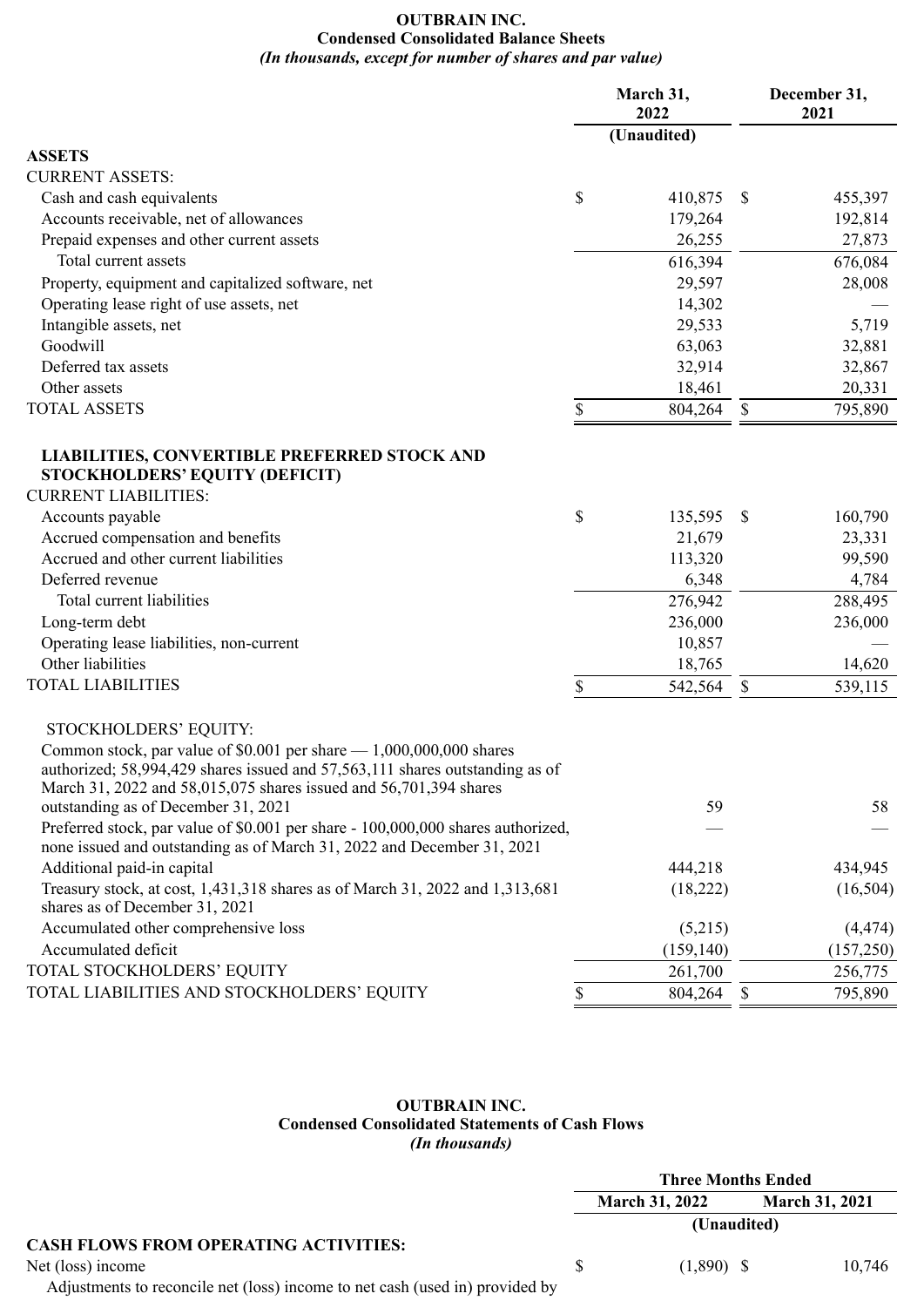| operating activities:                                                 |                     |               |           |
|-----------------------------------------------------------------------|---------------------|---------------|-----------|
| Depreciation and amortization of property and equipment               | 2,404               |               | 1,604     |
| Amortization of capitalized software development costs                | 2,295               |               | 1,997     |
| Amortization of intangible assets                                     | 1,569               |               | 926       |
| Stock-based compensation                                              | 2,733               |               | 1,487     |
| Non-cash operating lease expense                                      | 1,168               |               |           |
| (Benefit) provision for credit losses                                 | (249)               |               | 653       |
| Deferred income taxes                                                 | (340)               |               | (385)     |
| Other                                                                 | 1,054               |               | 2,401     |
| Changes in operating assets and liabilities:                          |                     |               |           |
| Accounts receivable                                                   | 15,885              |               | 13,916    |
| Prepaid expenses and other current assets                             | 1,418               |               | (1,495)   |
| Other assets                                                          | 1,560               |               | 197       |
| Accounts payable and accrued and other current liabilities            | (31, 121)           |               | (27, 191) |
| Operating lease liabilities                                           | (1,097)             |               |           |
| Deferred revenue                                                      | 1,659               |               | 440       |
| Other                                                                 | 311                 |               | 110       |
| Net cash (used in) provided by operating activities                   | (2,641)             |               | 5,406     |
| <b>CASH FLOWS FROM INVESTING ACTIVITIES:</b>                          |                     |               |           |
| Purchases of property and equipment                                   | (2,809)             |               | (239)     |
| Capitalized software development costs                                | (3, 445)            |               | (2,529)   |
| Acquisition of business, net of cash acquired                         | (34, 524)           |               |           |
| Other                                                                 | 14                  |               | (19)      |
| Net cash used in investing activities                                 | (40, 764)           |               | (2,787)   |
| <b>CASH FLOWS FROM FINANCING ACTIVITIES:</b>                          |                     |               |           |
| Proceeds from exercises of stock options and warrants                 | 2,274               |               | 548       |
| Tax witholdings on vested stock-based compensation awards             | (1,718)             |               | (249)     |
| Principal payments on capital obligation arrangements                 | (1,014)             |               | (1,106)   |
| Net cash used in financing activities                                 | (458)               |               | (807)     |
| Effect of exchange rate changes                                       | (663)               |               | (430)     |
| Net (decrease) increase in cash, cash equivalents and restricted cash | \$<br>$(44,526)$ \$ |               | 1,382     |
| Cash, cash equivalents and restricted cash — Beginning                | 455,592             |               | 94,067    |
| Cash, cash equivalents and restricted cash — Ending                   | \$<br>411,066       | $\mathcal{S}$ | 95,449    |
|                                                                       |                     |               |           |

## **OUTBRAIN INC. Non-GAAP Reconciliations** *(In thousands)*

The following table presents the reconciliation of Gross profit to Ex-TAC Gross Profit, for the periods presented:

|                           | <b>Three Months Ended March 31,</b> |           |      |           |
|---------------------------|-------------------------------------|-----------|------|-----------|
|                           |                                     | 2022      |      | 2021      |
| Revenue                   | P                                   | 254,216   | - \$ | 228,024   |
| Traffic acquisition costs |                                     | (190,696) |      | (167,613) |
| Other cost of revenue     |                                     | (9,589)   |      | (6,942)   |
| Gross profit              |                                     | 53,931    |      | 53,469    |
| Other cost of revenue     |                                     | 9,589     |      | 6,942     |
| Ex-TAC Gross Profit       |                                     | 63,520    |      | 60,411    |

The following table presents the reconciliation of net (loss) income to Adjusted EBITDA, for the periods presented:

**Three Months Ended March 31,**